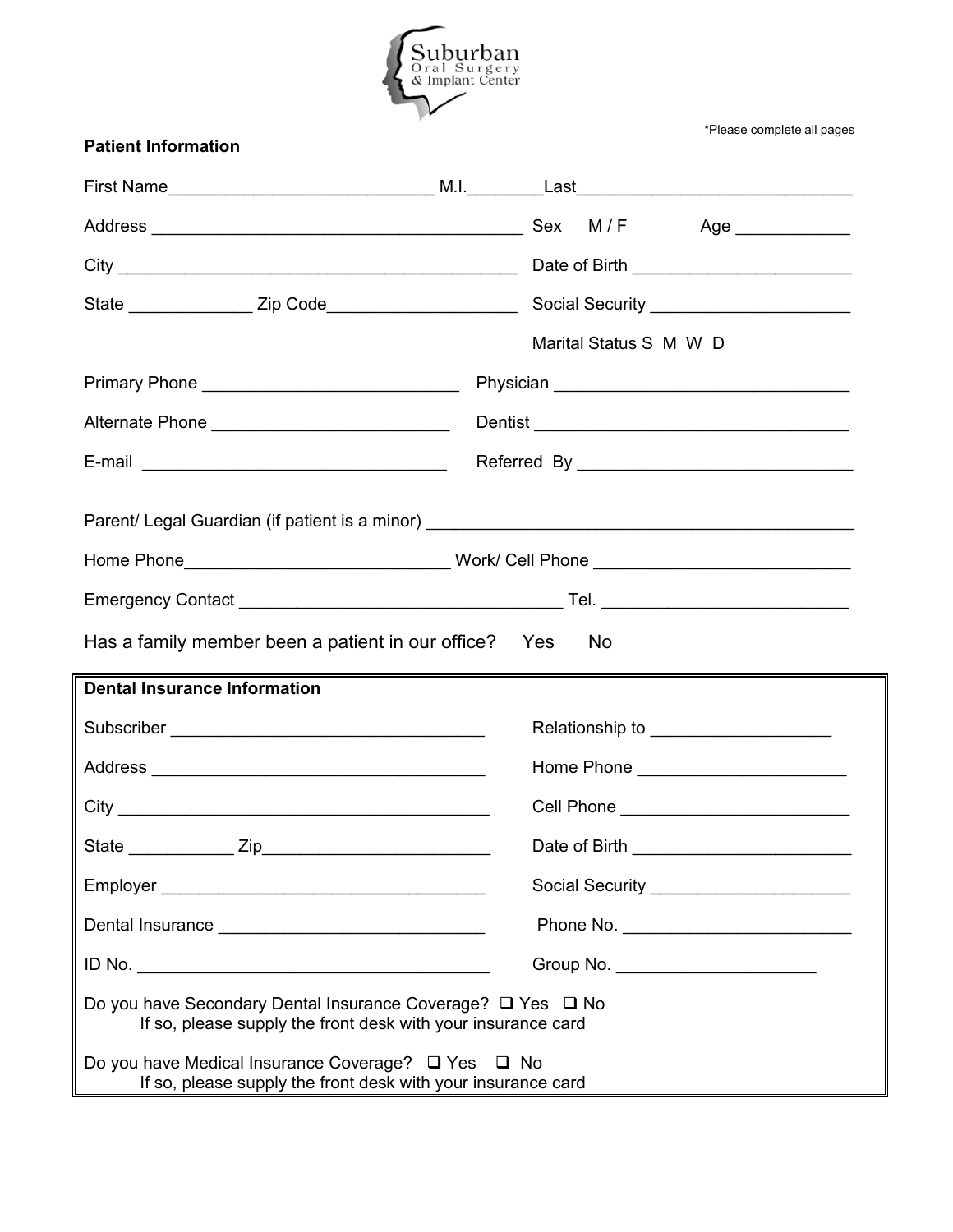

## **Fees and Payments**

We make every effort to keep down the cost of your oral surgical care. You can help by paying upon the completion of each visit. Please speak to our office staff if other arrangements are necessary. An estimate of the charges for any procedure or surgery you may require will be given to you upon request.

Please remember that insurance is considered a method of reimbursing the patient for fees paid to the doctor and is not a **substitute** for payment. Some insurance companies pay fixed allowances for certain procedures and others pay a percentage of the charge. **Any deposit made is an estimate of your coinsurance and may not reflect your final out-of-pocket expense. It is your responsibility to pay any deductible amount, co-insurance or any other balance not paid for by your insurance company.** 

We will be happy to submit your claim on your behalf. However, if we do not receive payment from your insurance carrier within 60 days from the submission date you will be billed for your balance.

A \$15.00 monthly late fee will be charged after your account is 30 days delinquent. If an account is turned over to our attorneys, you will be responsible for any attorney's fees and/or court costs.

A \$100.00 cancellation fee will be charged for any missed or cancelled appointments that are not cancelled within 48 hours of the scheduled time.

A \$20.00 NSF fee will be charged to your account for any returned checks.

The signature on file is my authorization for Suburban Oral Surgery and Implant Center to release information necessary to process my insurance claim, in consideration of those health care services rendered. I hereby assign and authorize direct payment to Suburban Oral Surgery and Implant Center of any insurance, health plan, or third party benefits otherwise payable to me.

**I have had the opportunity to read and fully understand this consent for its content and significance. I agree with the information contained in this consent and confirm that I am the patient or am authorized to sign on the patient's behalf.**

\_\_\_\_\_\_\_\_\_\_\_\_\_\_\_\_\_\_\_\_\_\_\_\_\_\_\_\_\_\_\_\_\_\_\_\_\_ \_\_\_\_\_\_\_\_\_\_\_\_\_\_\_\_\_\_\_\_\_

 $\mathcal{L}_\text{max} = \mathcal{L}_\text{max} = \mathcal{L}_\text{max} = \mathcal{L}_\text{max} = \mathcal{L}_\text{max} = \mathcal{L}_\text{max} = \mathcal{L}_\text{max} = \mathcal{L}_\text{max} = \mathcal{L}_\text{max} = \mathcal{L}_\text{max} = \mathcal{L}_\text{max} = \mathcal{L}_\text{max} = \mathcal{L}_\text{max} = \mathcal{L}_\text{max} = \mathcal{L}_\text{max} = \mathcal{L}_\text{max} = \mathcal{L}_\text{max} = \mathcal{L}_\text{max} = \mathcal{$ 

Name of Patient (Print) Date

Signature of patient or guarantor/ guardian if patient is a minor.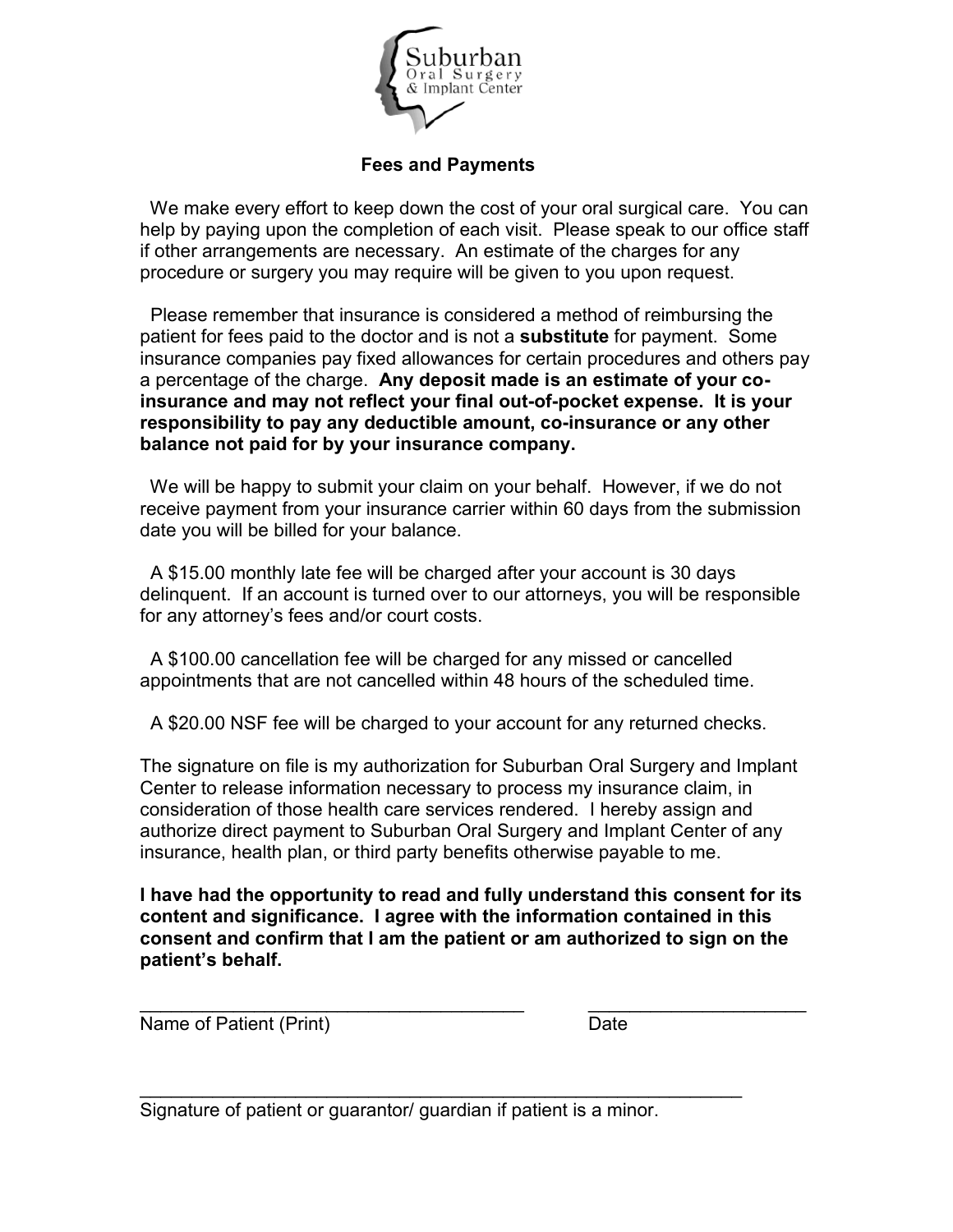

## **HEALTH QUESTIONNAIRE**

| Primary Care Physician <b>Exercise Service Service Contract Control</b>                                                         |  |        |
|---------------------------------------------------------------------------------------------------------------------------------|--|--------|
|                                                                                                                                 |  |        |
| Check the Yes or No Box appropriately                                                                                           |  | Yes No |
| 1. Are you in good health?                                                                                                      |  |        |
| 2. Has there been a change in your health in the last year?                                                                     |  |        |
| 3. Are you under the care of a physician?<br>If yes, explain                                                                    |  |        |
| 4. Have you ever been hospitalized, had major operations, or serious illness in the past 5 years?<br>If yes, explain            |  |        |
| 5. My last dental exam was on?                                                                                                  |  |        |
| 6. Are you in pain now?                                                                                                         |  |        |
| 7. Are you taking any prescription or any over the counter medications?<br>If yes, please list                                  |  |        |
| 8. Are you allergic to any medications, latex, or foods?<br>If yes, list                                                        |  |        |
| 9. Have you ever had treatment for a tumor or growth in or on the mouth, head, or neck?<br>If yes, when                         |  |        |
| 10. Are you wearing contact lenses?                                                                                             |  |        |
| 11. Have you ever had abnormal bleeding after a cut or tooth extraction?                                                        |  |        |
| 12. Do you or have you used cigarettes or chew tobacco?                                                                         |  |        |
| 13. Do you or have you used recreational drugs, heroin, or marijuana?                                                           |  |        |
| 14. Do you or have you used diet medication, supplements, herbs, or vitamins?                                                   |  |        |
| 15. Have you been treated for alcohol abuse?                                                                                    |  |        |
| 16. Do you have a family history of diabetes, heart disease, or cancer?                                                         |  |        |
| Females:                                                                                                                        |  |        |
| 17. Are you or could you be pregnant?<br>If yes, estimated due date is                                                          |  |        |
| 18. Are you taking birth control pills?<br>** Antibiotics may interfere with your birth control decreasing their effectiveness. |  |        |
| 19. Are you currently breastfeeding?                                                                                            |  |        |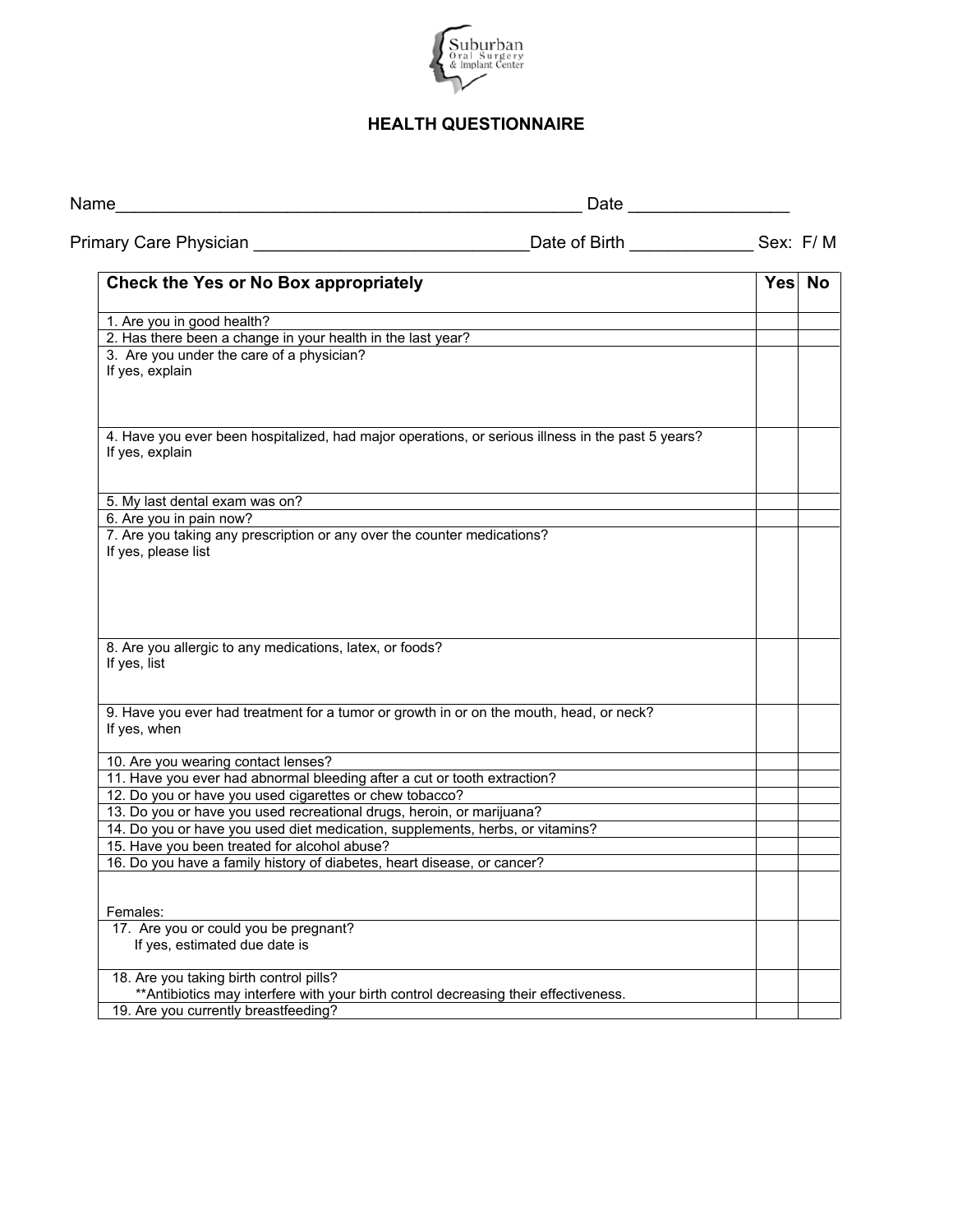### **Please check the appropriate box**

|                                                        | Yes         | No          |                                  | Yes    | <b>No</b> |
|--------------------------------------------------------|-------------|-------------|----------------------------------|--------|-----------|
| Heart disease                                          | □           | □           | Respiratory disease              | □      | □         |
| Heart murmur                                           | □           | □           | Asthma                           | □      | П         |
| Angina/ Chest pain                                     | □           | □           | Sleep Apnea                      | □      | п         |
| <b>Congestive Heart Failure</b><br>Shortness of breath | □<br>□      | □<br>□      | Tuberculosis                     | □      | □         |
| Cardiac pacemaker                                      | □           | $\Box$      | Other lung disease               | □      | п         |
| or other implanted device                              |             |             |                                  |        |           |
| Mitral valve prolapse                                  | □           | □           | Stomach or intestinal disease    | □      | □         |
| Rheumatic fever                                        | $\Box$      | $\Box$      | Thyroid/ adrenal disease         | □      | $\Box$    |
|                                                        |             |             |                                  |        |           |
| Liver disease                                          | □<br>$\Box$ | □<br>$\Box$ | Artificial joints<br>Arthritis   | □      | □<br>п    |
| <b>Hepatitis</b>                                       |             |             | Jaw joint pain/ dysfunction      | □<br>□ | □         |
|                                                        |             |             | Osteoporosis                     | □      | $\Box$    |
| Stroke                                                 | □           | □           |                                  |        |           |
| High blood pressure                                    | □           | $\Box$      | Sexually transmitted disease     | □      | □         |
| Dizziness, seizures,                                   | □           | $\Box$      | AIDS/HIV+                        | П      | □         |
| or fainting spells                                     |             |             | <b>Blood disease</b>             | □      | □         |
| Epilepsy                                               | □           | □           | <b>Blood transfusion</b>         | П<br>□ | П<br>□    |
|                                                        |             |             | Bleeding disorder<br>Cancer      | П      | $\Box$    |
| Kidney disease or Dialysis                             | □           | □           | Radiation therapy/ Chemotherapy  | П      | $\Box$    |
| <b>Diabetes</b>                                        | $\Box$      | $\Box$      |                                  |        |           |
|                                                        |             |             | <b>Sinusitis</b>                 | □      | □         |
| Eye surgery/ glaucoma                                  | □           | □           |                                  |        |           |
|                                                        |             |             | Apprehensive, fearful or anxious | □      | □         |

For any dental or oral surgery procedure

**I certify that I have read and understand the above. I acknowledge that my questions, if any, about the inquiries set forth above have been answered to my satisfaction. I will not hold my oral surgeon or any other member of their staff, responsible for any errors or omissions that I may have made in the completion of this form.**

\_\_\_\_\_\_\_\_\_\_\_\_\_\_\_\_\_\_\_\_\_\_\_\_\_\_\_\_\_\_\_\_\_\_\_\_\_\_\_\_\_\_\_\_\_ \_\_\_\_\_\_\_\_\_\_\_\_\_\_\_\_\_\_\_\_\_\_\_

Signature of patient, parent, or guardian Date

\_\_\_\_\_\_\_\_\_\_\_\_\_\_\_\_\_\_\_\_\_\_\_\_\_\_\_\_\_\_\_\_\_\_\_\_\_\_\_\_\_\_\_\_\_\_

Signature of Doctor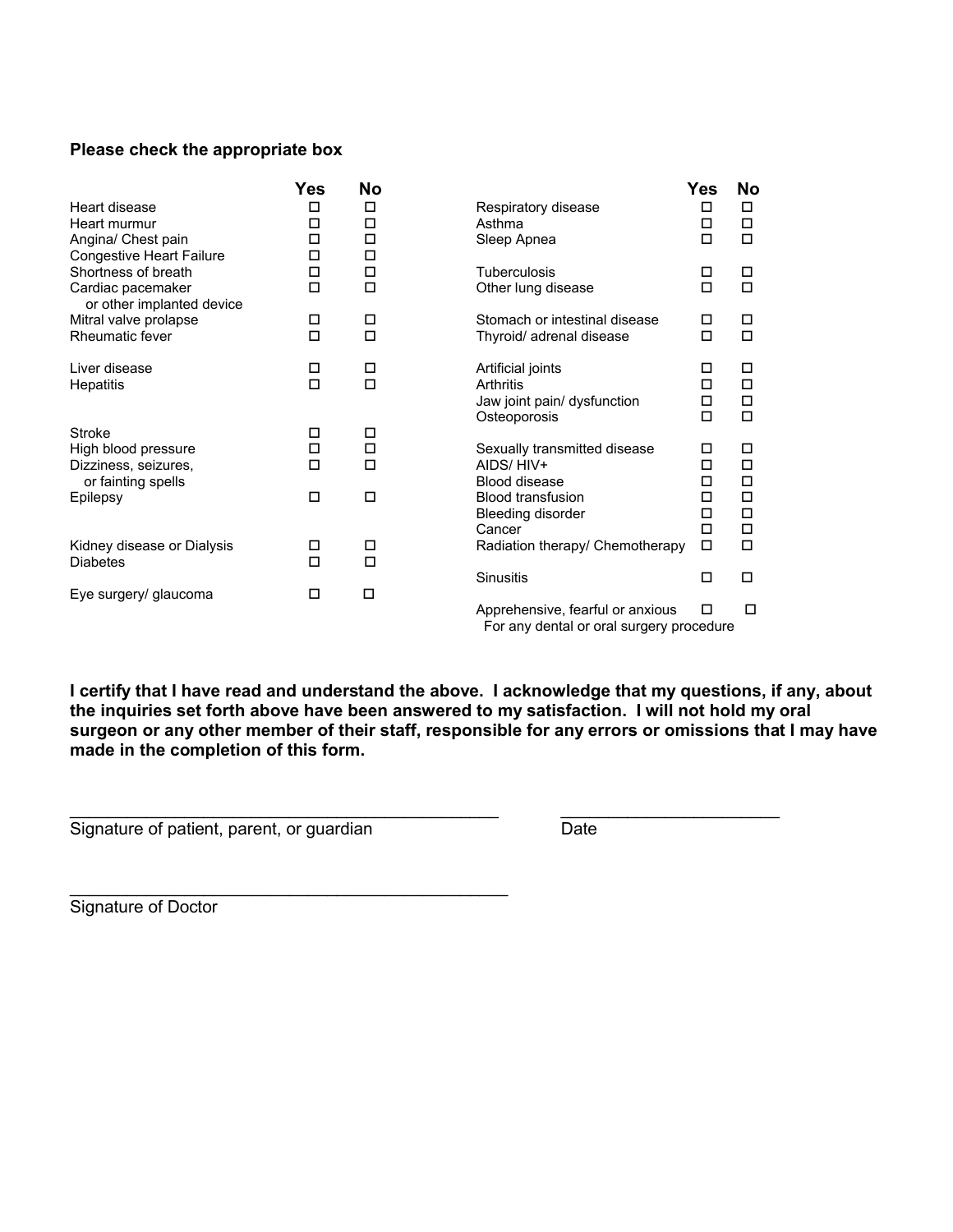# **Suburban Oral Surgery and Implant Center Office Policies**

### **A. Appointments**

- 1. All appointments will be confirmed three business days prior. It is the patient's responsibility to provide the office with a working telephone number. If the patient provides a non-working telephone number and does not contact the office 48 hours prior to the scheduled appointment, the appointment will be automatically cancelled.
- 2. We require a 48 hour notice when canceling or rescheduling an appointment. Failure to give a 48 hour notice may result in a missed appointment fee of \$100.00.
- 3. A deposit will be collected when an appointment is scheduled for any surgical procedure.
- 4. All minors must be accompanied by a parent or guardian. The parent or guardian of a minor is responsible for any incurred charges.
- 5. It is the patient's responsibility to inform this office of any changes in their personal information (insurance carriers, address changes, phone number change, etc.).

### **B. Payment**

- 1. All estimated co-pays/deposits are due on or before the date of service. **Any deposit made is an estimate of your co-insurance and may reflect your final out-of-pocket expense.** It is your responsibility to pay any deductible amount, co-insurance or any other balance not paid by your insurance company.
- 2. If your estimated deposit exceeds \$1000.00 or your procedure requires surgical supplies, you will be required to make a down payment of \$250.00 one week prior to your appointment.
- 3. Once all insurance payments are received, a statement will be sent for any remaining balance due. Any outstanding balance past due 30 days will accrue a late fee.
- 4. If your service is not covered by insurance, full payment is due at the time of service. We accept Visa, MasterCard, Discover and American Express.
- 5. We accept CareCredit<sup>®</sup>, a third party financing program that can help pay for procedures not fully covered by your insurance. CareCedit<sup>®</sup>can assist you in setting up a payment plan for your treatment. Go t[o carecredit.com](http://carecredit.com/) to see if you qualify and learn more about the program.

### **C. Insurance**

- 1. As a courtesy, we will verify benefits with your insurance carrier(s). **Benefits quoted to us over the phone are not a guarantee of payment.** Benefits will be subject to eligibility at the time services are rendered, plan limitations and other exclusions.
- 2. We will bill your dental/medical insurance company for all covered procedures. There is a \$5.00 administration fee (for filing fee, x-ray copies, etc.) to have our office bill your insurance companies.
- 3. If your insurance requires a referral from your primary care physician/dentist to see a specialist, the patient is responsible for acquiring and keeping the referral current. The patient must have the referral at our office prior to scheduling any major oral surgery appointment. You may have it faxed, mailed or delivered to the office. We are unable to obtain a referral for you.

### **I have read and understand these office policies \_\_\_\_\_\_\_\_\_\_\_ \_\_\_\_\_\_\_\_\_\_\_\_\_**